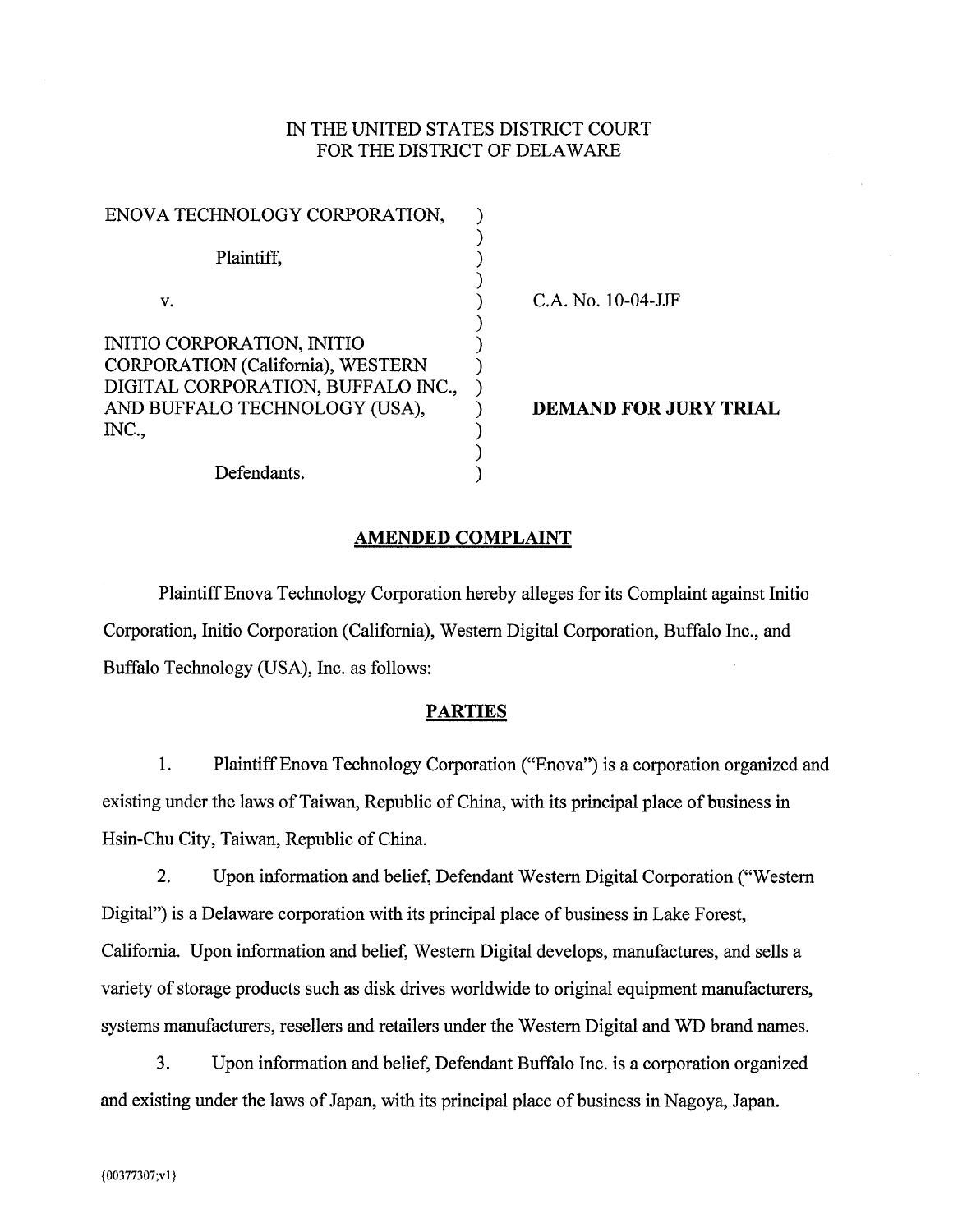Upon information and belief, Defendant Buffalo Technology (USA), Inc. is a Delaware corporation with its principal place of business in Austin, Texas. Defendant Buffalo Inc. and Defendant Buffalo Technology (USA), Inc. are herein collectively referred to as "Buffalo." Upon information and belief, Buffalo develops, manufactures, and sells a variety of computer peripheral products, including storage products such as disk drives worldwide to original equipment manufacturers, systems manufacturers, resellers and retailers under the Buffalo brand name.

 $4.$ Upon information and belief, Defendant Initio Corporation is a corporation organized and existing under the laws of Taiwan, Republic of China, with its principal place of business in Taipei City, Taiwan, Republic of China. Upon information and belief, Defendant Initio Corporation (California) is a California corporation with its principal place of business in San Jose, California. Upon information and belief, Initio Corporation (California) is a whollyowned subsidiary of Initio Corporation. Defendant Initio Corporation and Defendant Initio Corporation (California) are herein collectively referred to as "Initio." Upon information and belief, Initio develops, manufactures, and sells semiconductor products such as integrated circuit ("IC") controllers, software, and other related products and services to customers worldwide, including to disk drive manufacturers such as Western Digital and Buffalo.

### **JURISDICTION**

5. This Court has subject matter jurisdiction over this action pursuant to 28 U.S.C. §§ 1331 and 1338, in that this is a civil action for patent infringement arising under the patent laws of the United States, Title 35, United States Code.

6. This Court has personal jurisdiction over Defendants because Defendants have committed and continue to commit acts of direct and indirect patent infringement in this District as alleged in this Complaint. Furthermore, this Court has personal jurisdiction over Defendant Western Digital and Defendant Buffalo Technology (USA), Inc. by virtue of their incorporation in Delaware.

 $\overline{2}$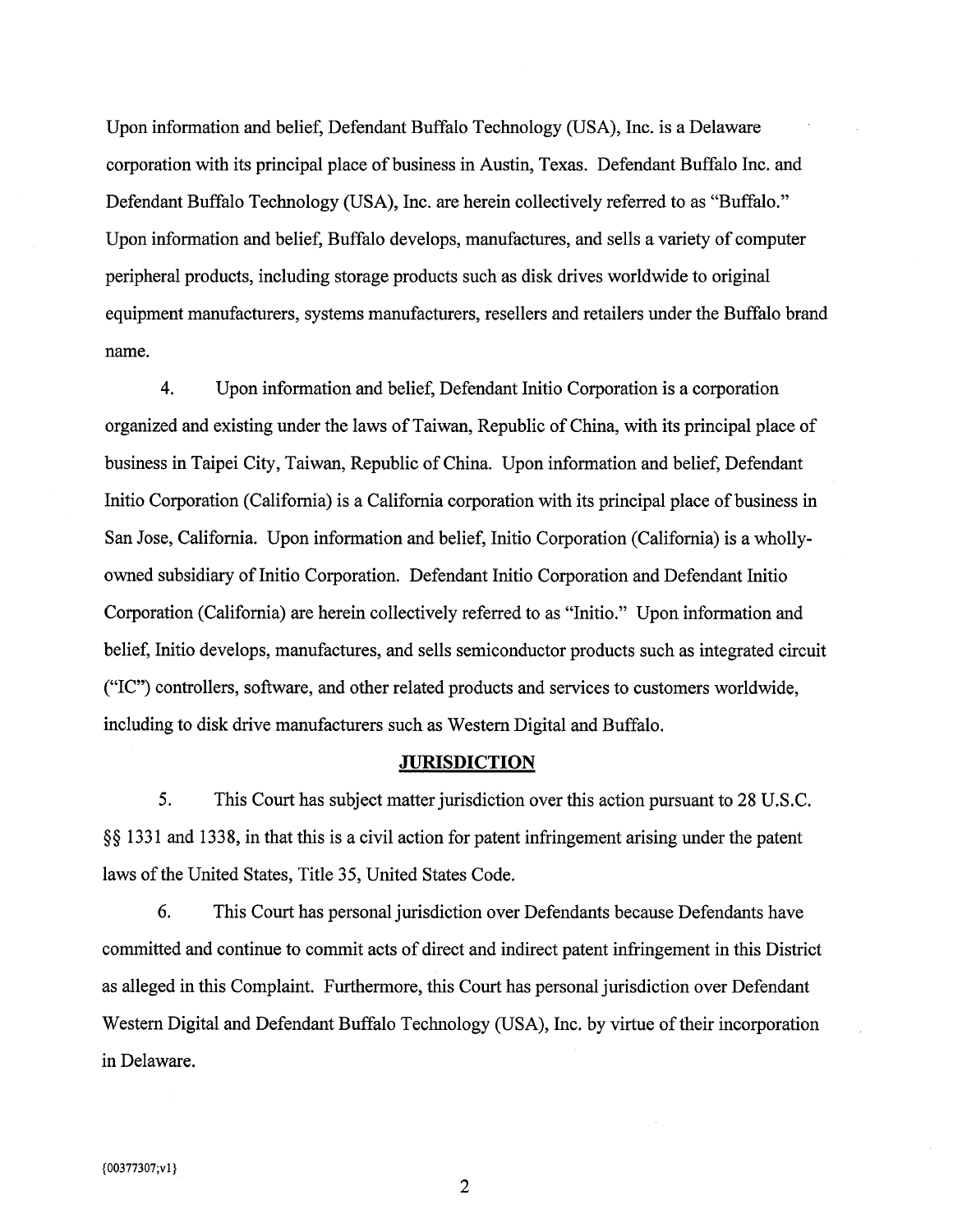#### **VENUE**

Venue is proper in this judicial district pursuant to 28 U.S.C. §§ 1391 and 1400. 7.

### **FACTUAL BACKGROUND**

8. Enova is the current assignee, and the sole and exclusive owner of all right, title and interest in United States Patent No. 7,136,995 ("the '995 patent"), entitled "Cryptographic Device." The '995 patent was duly and legally issued by the United States Patent and Trademark Office ("PTO") on November 14, 2006. The named inventor of the '995 patent is Shuning Wann. A copy of the '995 patent is attached hereto as Exhibit A.

9. Enova is the current assignee, and the sole and exclusive owner of all right, title and interest in United States Patent No. 7,386,734 ("the '734 patent"), entitled "Real Time Data Encryption/Decryption System and Method for IDE/ATA Data Transfer." The '734 patent was duly and legally issued by the PTO on June 10, 2008. The named inventors of the '734 patent are Shuning Wann, Chih-Chung Shih, I-Yao Chuang, and Bor Wen Chiou. A copy of the '734 patent is attached hereto as Exhibit B.

10. The inventions of the '995 and '734 patents are directed to technology for encrypting/decrypting storage media, such as disk drives, in real time without materially compromising overall system performance. Prior to these inventions, encryption technology was too slow, and applying it to the contents of entire drives was not practical, as doing so would compromise overall system performance.

11. In or about April 2000, Mr. Wann founded Enova Technology, which has invested significantly in the technologies covered by the '995 and '734 patents and pioneered the development of ground-breaking products, including the first real-time full disk encryption ASIC. Enova has also invested heavily in growing the market for such products.

12. Defendants have ridden on the coattails of Enova's significant investments in R&D and market development by infringing Enova's patents, all to Enova's damage.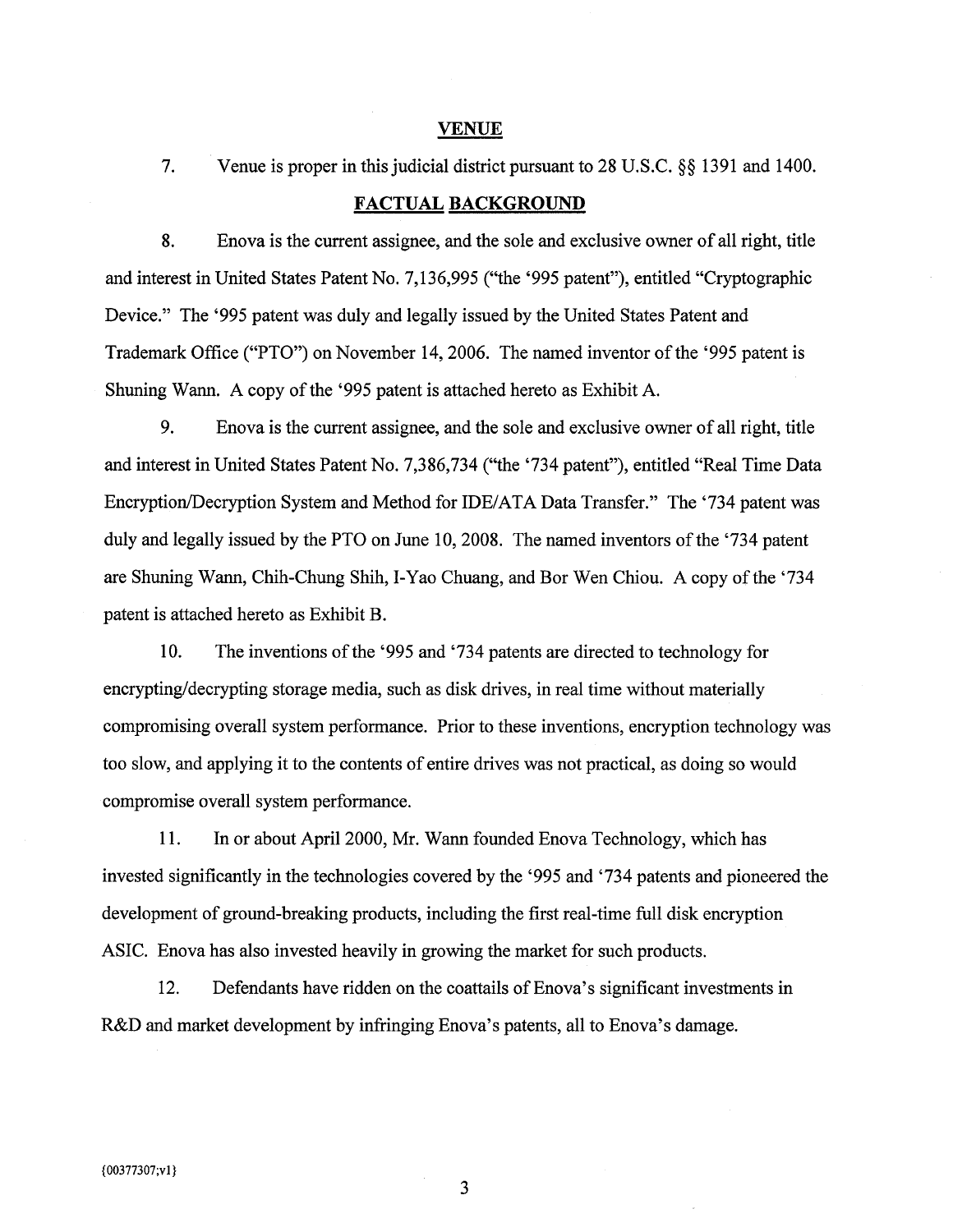## **COUNT ONE** (Infringement of Patent No. 7,136,995)

13. Enova re-alleges and incorporates by reference those allegations set forth in paragraphs 1-12 hereinabove.

14. This claim is made under the provisions of the patent laws of the United States, 35 U.S.C. §§ 271 et seq.

15. Defendant Initio has been and still is infringing (directly and/or indirectly), and will continue to infringe, literally and/or under the doctrine of equivalents, one or more claims of the '995 patent by making, using, offering to sell, selling and/or importing into the United States certain IC controllers including, but not limited to, a model known as INIC-1607E (collectively the "Accused Initio Products").

16. Defendant Western Digital has been and still is infringing (directly and/or indirectly), and will continue to infringe, literally and/or under the doctrine of equivalents, one or more claims of the '995 patent by making, using, offering to sell, selling, and/or importing into the United States, certain hard disk drives including, but not limited to, models known as My Book Elite, My Book Essential, My Book for Mac, My Book Studio, My Passport Elite, My Passport Essential, My Passport Essential for Mac, and My Passport Essential SE (collectively the "Accused Western Digital Products"). Defendant Western Digital has incorporated into at least some of the Accused Western Digital Products, and will continue to incorporate into such products, one or more of the Accused Initio Products. The Accused Western Digital Products are sold to consumers over the Internet, at retail stores, and through other distribution channels throughout the United States, including Delaware.

17. Defendant Buffalo has been and still is infringing (directly and/or indirectly), and will continue to infringe, literally and/or under the doctrine of equivalents, one or more claims of the '995 patent by making, using, offering to sell, selling, and/or importing into the United States, including Delaware, certain hard disk drives including, but not limited to, a model known as DriveStation HD-CXU2 (collectively the "Accused Buffalo Products"). Defendant Buffalo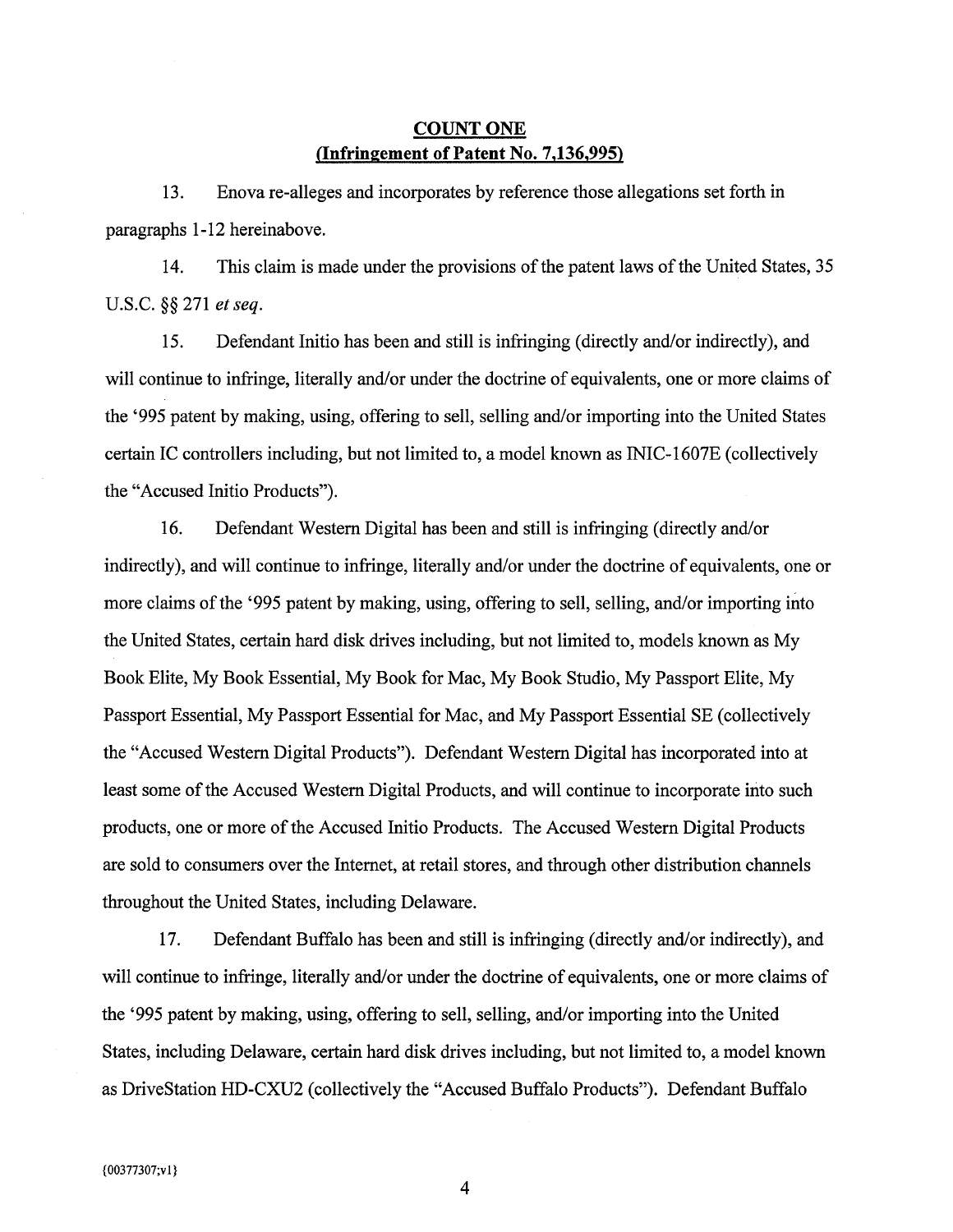has incorporated into at least some of the Accused Buffalo Products, and will continue to incorporate into such products, one or more of the Accused Initio Products. The Accused Buffalo Products are sold to consumers over the Internet, at retail stores, and through other distribution channels throughout the United States, including Delaware.

18. Defendants have willfully infringed the '995 patent.

As a direct and proximate result of Defendants' infringement of the '995 patent, 19. Enova has suffered and will continue to suffer serious irreparable injury and damages in an amount not yet determined for which Enova is entitled to relief.

20. As a direct and proximate result of Defendants' infringement of the '995 patent, Enova will continue to suffer serious irreparable injury unless Defendants' infringement of the '995 patent is enjoined.

## **COUNT TWO** (Infringement of Patent No. 7,386,734)

21. Enova re-alleges and incorporates by reference those allegations set forth in paragraphs 1-12 hereinabove.

22. This claim is made under the provisions of the patent laws of the United States, 35 U.S.C. §§ 271 et seq.

23. Defendant Initio has been and still is infringing (directly and/or indirectly), and will continue to infringe, literally and/or under the doctrine of equivalents, one or more claims of the '734 patent by making, using, offering to sell, selling and/or importing into the United States certain IC controllers including, but not limited to, a model known as INIC-1607E (collectively the "Accused Initio Products").

24. Defendant Western Digital has been and still is infringing (directly and/or indirectly), and will continue to infringe, literally and/or under the doctrine of equivalents, one or more claims of the '734 patent by making, using, offering to sell, selling, and/or importing into the United States, certain hard disk drives including, but not limited to, models known as My Book Elite, My Book Essential, My Book for Mac, My Book Studio, My Passport Elite, My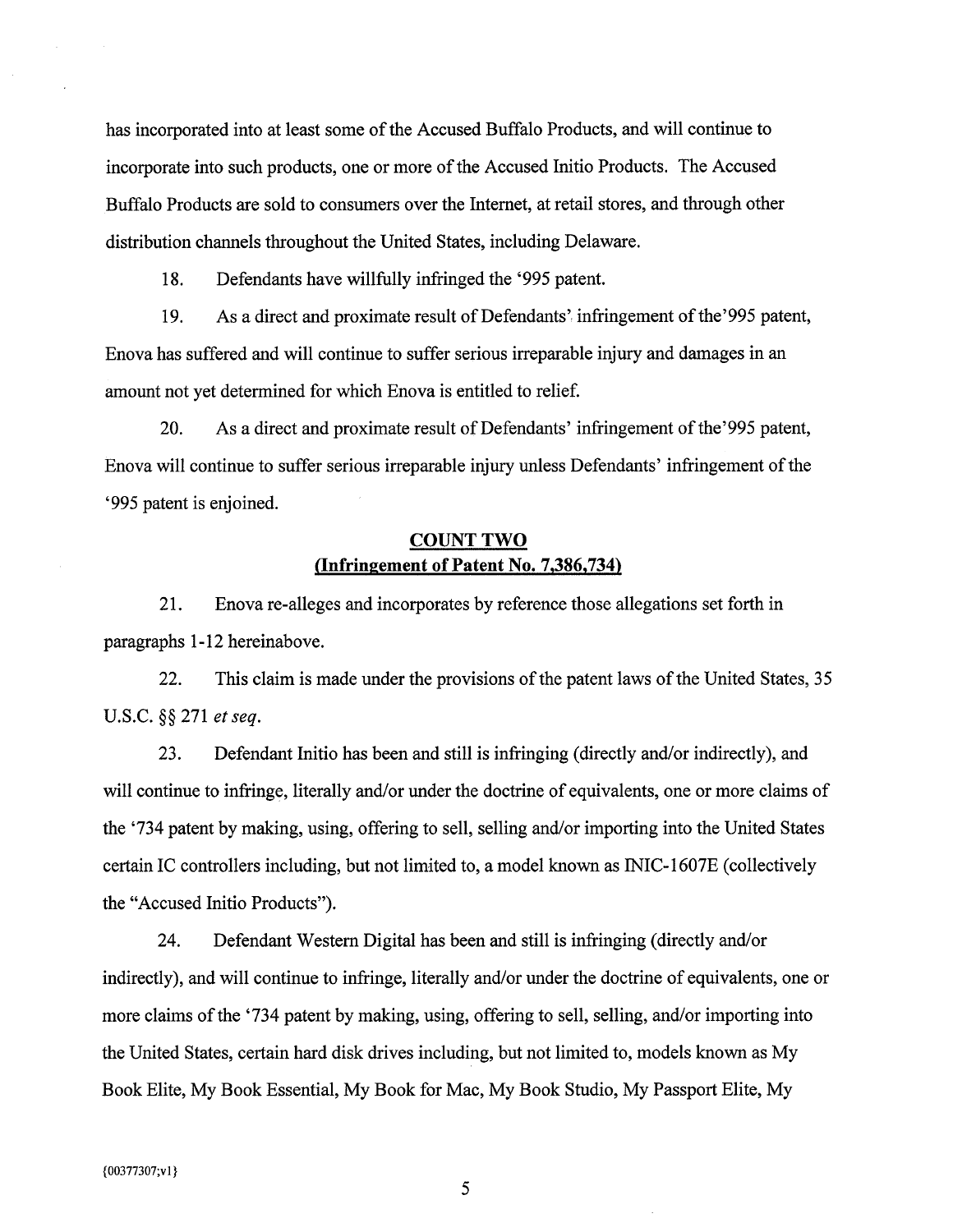Passport Essential, My Passport Essential for Mac, and My Passport Essential SE (collectively the "Accused Western Digital Products"). Defendant Western Digital has incorporated into at least some of the Accused Western Digital Products, and will continue to incorporate into such products, one or more of the Accused Initio Products. The Accused Western Digital Products are sold to consumers over the Internet, at retail stores, and through other distribution channels throughout the United States, including Delaware.

25. Defendant Buffalo has been and still is infringing (directly and/or indirectly), and will continue to infringe, literally and/or under the doctrine of equivalents, one or more claims of the '734 patent by making, using, offering to sell, selling, and/or importing into the United States, including Delaware, certain hard disk drives including, but not limited to, a model known as DriveStation HD-CXU2 (collectively the "Accused Buffalo Products"). Defendant Buffalo has incorporated into at least some of the Accused Buffalo Products, and will continue to incorporate into such products, one or more of the Accused Initio Products. The Accused Buffalo Products are sold to consumers over the Internet, at retail stores, and through other distribution channels throughout the United States, including Delaware.

26. Defendants have willfully infringed the '734 patent.

27. As a direct and proximate result of Defendants' infringement of the '734 patent, Enova has suffered and will continue to suffer serious irreparable injury and damages in an amount not yet determined for which Enova is entitled to relief.

28. As a direct and proximate result of Defendants' infringement of the '734 patent, Enova will continue to suffer serious irreparable injury unless Defendants' infringement of the '734 patent is enjoined.

#### **PRAYER FOR RELIEF**

WHEREFORE, Enova respectively requests that this Court enter judgment in its favor against Defendants and grant the following relief:

A judgment declaring that Defendants have directly and/or indirectly infringed a. one or more claims of the '995 and '734 Patents in violation of 35 U.S.C. § 271;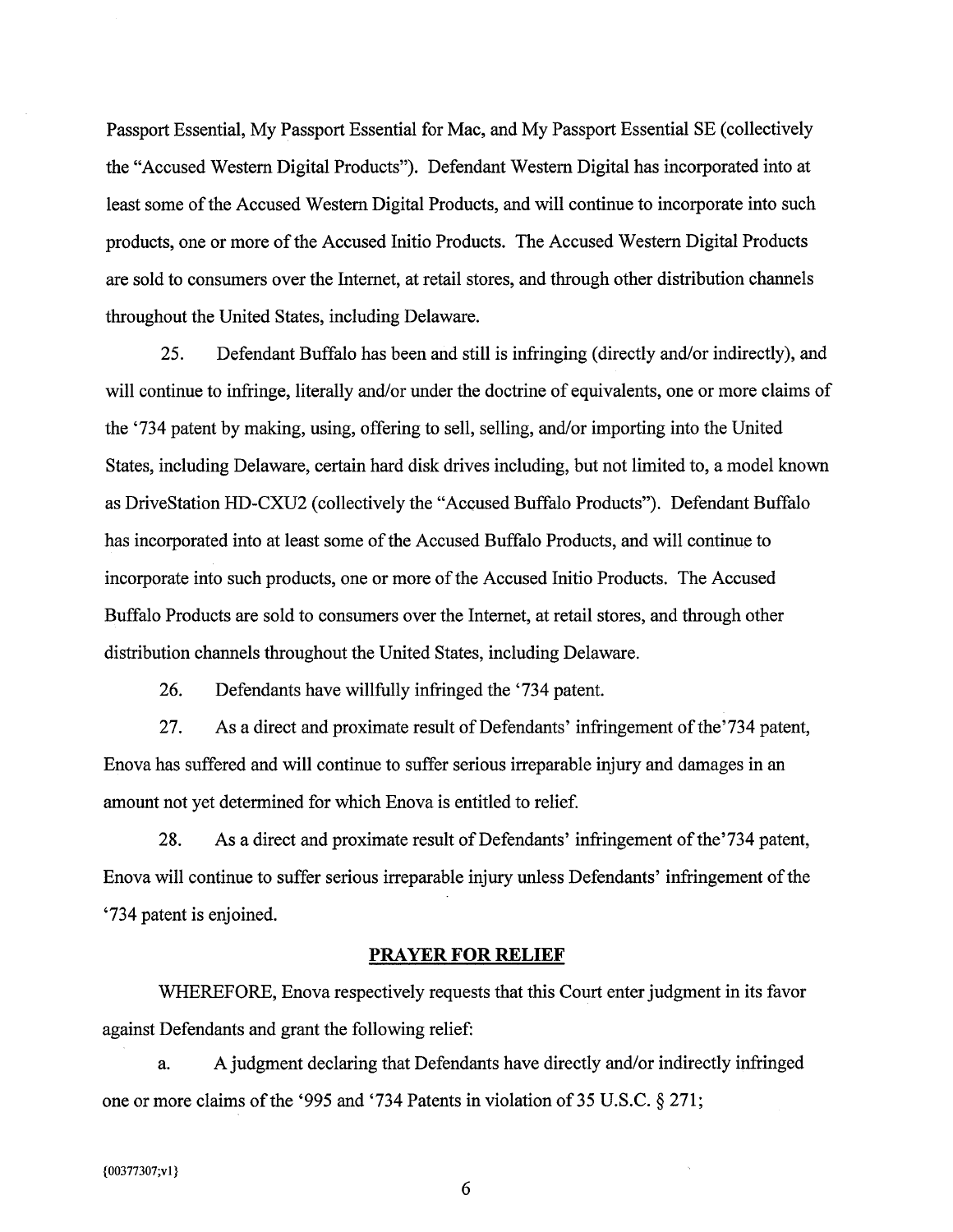$\mathbf{b}$ . A preliminary and permanent injunction, pursuant to  $35$  U.S.C.  $\S$  283, enjoining Defendants and their officers, agents, servants, employees, attorneys and all persons in active concert or participation with them, from any further acts of infringement, inducement of infringement, or contributory infringement of the '995 and '734 patents;

A judgment, pursuant to 35 U.S.C. § 284, awarding Enova damages adequate to  $c_{\cdot}$ compensate Enova for Defendants' infringement of the '995 and '734 patents, in an amount to be determined at trial, but in no event less than a reasonable royalty;

A judgment pursuant to 35 U.S.C. § 284, awarding Enova interest on the damages  $\mathbf{d}$ . and its costs incurred in this action;

An award of pre-judgment and post-judgment interest and costs to Enova e. pursuant to 35 U.S.C. § 284;

f. An order, pursuant to 35 U.S.C. § 285, finding that this is an exceptional case and awarding to Enova its reasonable attorneys' fees incurred in this action; and

Such other and further relief as the Court may deem just and proper. g.

#### **DEMAND FOR JURY TRIAL**

Enova demands trial by jury on all issues so triable, pursuant to Federal Rule of Civil Procedure 38.

 $\tau$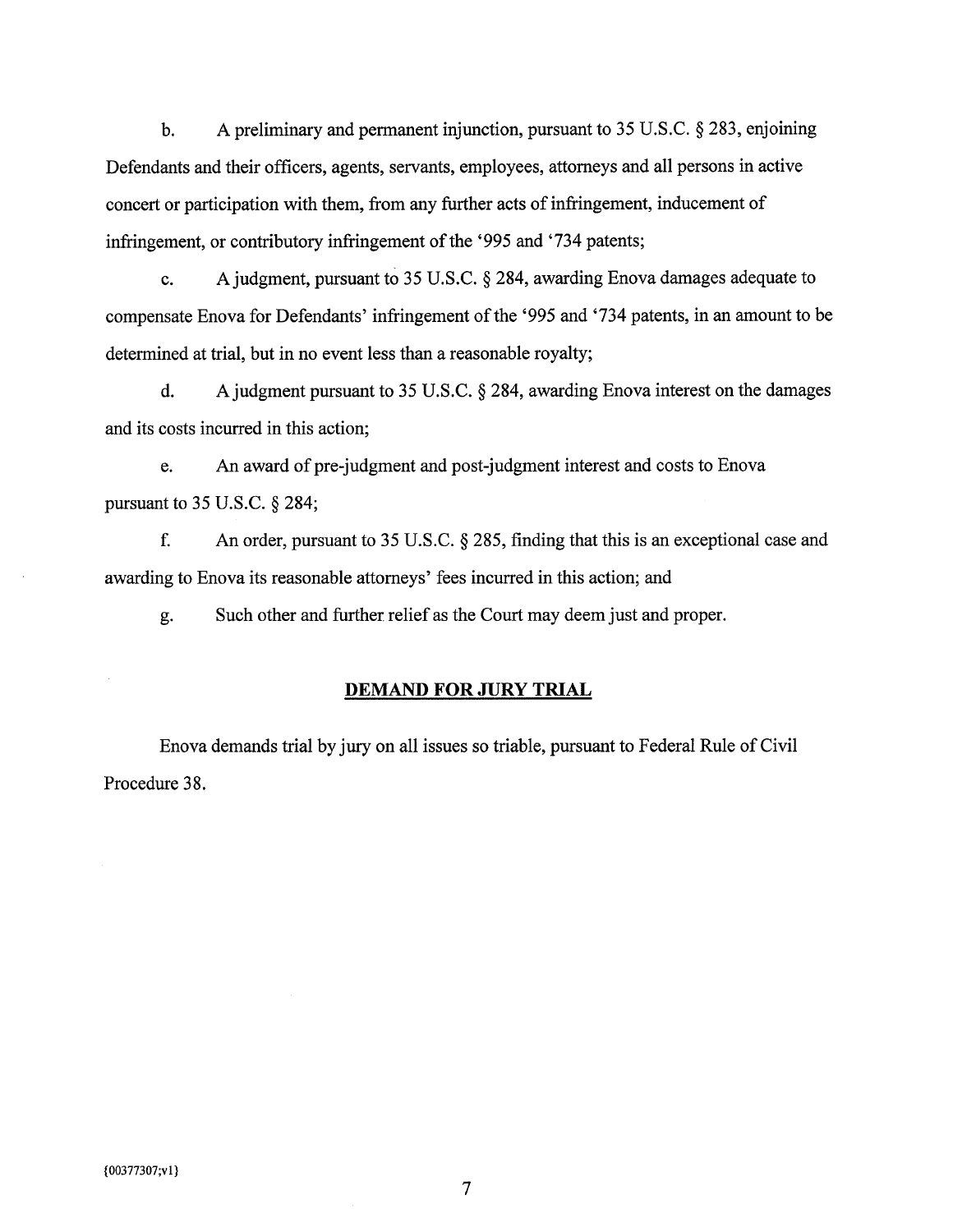#### **ASHBY & GEDDES**

## /s/Tiffany Geyer Lydon

John G. Day (I.D. #2403) Tiffany Geyer Lydon (I.D. #3950) Caroline Hong (I.D. #5189) 500 Delaware Avenue, 8th Floor P.O. Box 1150 Wilmington, DE 19899  $(302) 654 - 1888$ jday@ashby-geddes.com tlydon@ashby-geddes.com chong@ashby-geddes.com

**Attorneys for Plaintiff** Enova Technology Corporation

Of Counsel:

Darryl M. Woo Charlene M. Morrow Michelle Cai FENWICK & WEST LLP 555 California Street, 12th Floor San Francisco, CA 94104  $(415)$  875-2300

Dated: February 1, 2010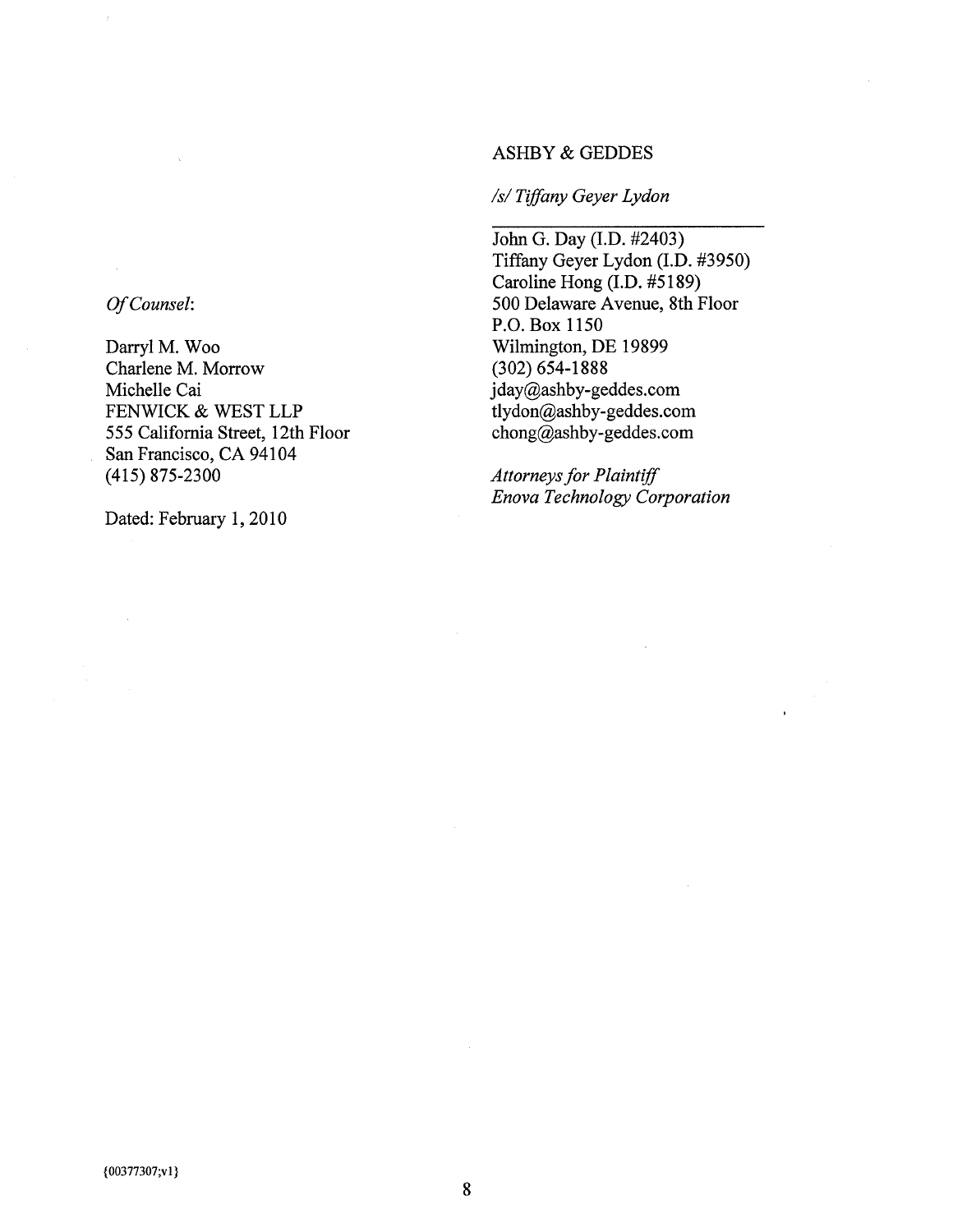# **Complaints and Other Initiating Documents**

1:10-cv-00004-JJF Enova Technology Corporation v. Initio Corporation et al PATENT

## **U.S. District Court**

### **District of Delaware**

## **Notice of Electronic Filing**

The following transaction was entered by Lydon, Tiffany on 2/1/2010 at 6:22 PM EST and filed on 2/1/2010 **Case Name:** Enova Technology Corporation v. Initio Corporation et al **Case Number:** 1:10-cv-00004-JJF Filer: Enova Technology Corporation **Document Number:**13

### **Docket Text:**

**AMENDED COMPLAINT against Initio Corporation, Initio Corporation (California), Western Digital Corporation, Buffalo Inc., Buffalo Technology (USA), Inc.- filed by Enova Technology Corporation. (Attachments: # (1) Exhibit A, # (2) Exhibit B)(Lydon, Tiffany)** 

### **1:10-cv-00004-JJF Notice has been electronically mailed to:**

Charlene M. Morrow cmorrow@fenwick.com

Darryl M. Woo dwoo@fenwick.com, anolen@fenwick.com

John G. Day jday@ashby-geddes.com, dfioravanti@ashby-geddes.com, lmaguire@ashbygeddes.com, mkipp@ashby-geddes.com, nlopez@ashby-geddes.com, sbalick@ashby-geddes.com, sfinnegan@ashby-geddes.com, tlydon@ashby-geddes.com

Michelle Cai mcai@fenwick.com

Tiffany Geyer Lydon tlydon@ashby-geddes.com, dfioravanti@ashby-geddes.com

### **1:10-cv-00004-JJF Notice has been delivered by other means to:**

The following document(s) are associated with this transaction:

**Document description:**Main Document **Original filename:**n/a **Electronic document Stamp:** [STAMP dcecfStamp\_ID=1079733196 [Date=2/1/2010] [FileNumber=916276-0] [b776c4746cc97741e07b13cac7068ca1bf11d65b3957db9a7189a210effbd38fcceb3 e05b34b8dbca16f63c1abaa9dc80c011e446f2224549750bf17ec1ec968]] **Document description:**Exhibit A